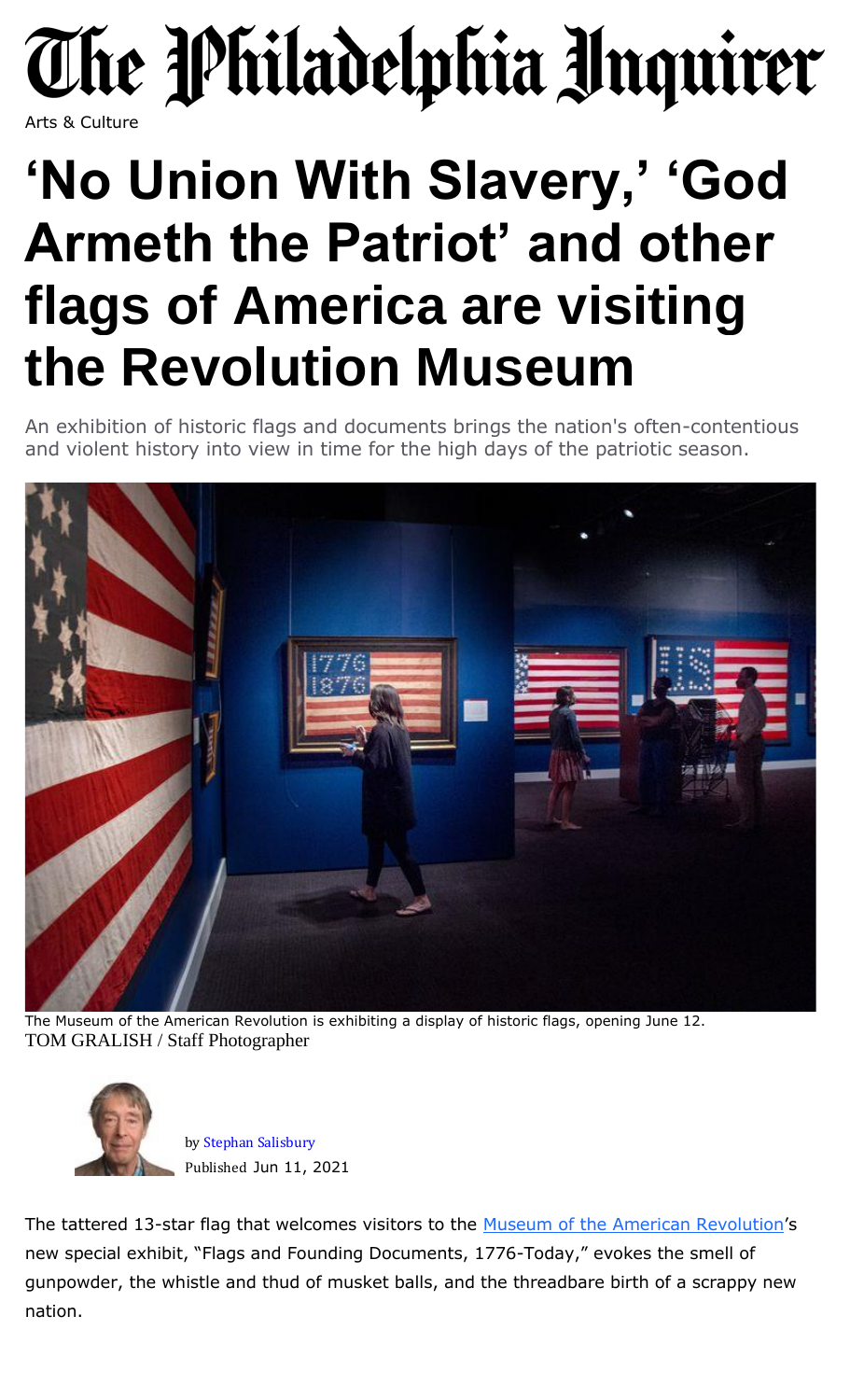The final flag, made during the nation's Bicentennial, bears 56 stars — reflecting optimism that the nation would eventually embrace its imperial holdings around the world.

That, of course, hasn't happened, nor has there been any great consensus in the territories or in the motherland to make it so.

Flags reflect the tension between dreams and realities, which the museum's exhibition, opening Saturday for a run through Sept. 6, makes manifest.

The exhibition is just in time for the nation's patriotic season, which kicks off on Monday, Flag Day.

The 13-star banner that opens the exhibit by calling to mind British men of war bombarding Fort McHenry in Baltimore, never flew there, may never have seen any battle at all, and could owe its tatters to moths and poor care.

Yes the flag inspires nostalgic dreaming: the dawn's early light and all that.

But this is a history exhibition  $-$  43 historic flags and 43 historic documents  $-$  so just around the corner is an 1861 abolitionist flag featuring stark black-and-white stripes and only 23 stars surrounding a swooping eagle in the corner, or "canton." Beneath the eagle is written, "No Union With Slavery." **(This flag and virtually all others are on loan from York County antiques dealer Jeff Bridgman.)**



*An abolitionist flag from around 1861 on display at the Museum of the American Revolution. The flag has 23 stars, excluding the 11 states that had joined the Confederacy.* TOM GRALISH / Staff Photographer

"There's 23 stars on here at a time when there were 34 states — 11 states are removed from its star count," said Matthew Skic, the museum's curator of exhibitions.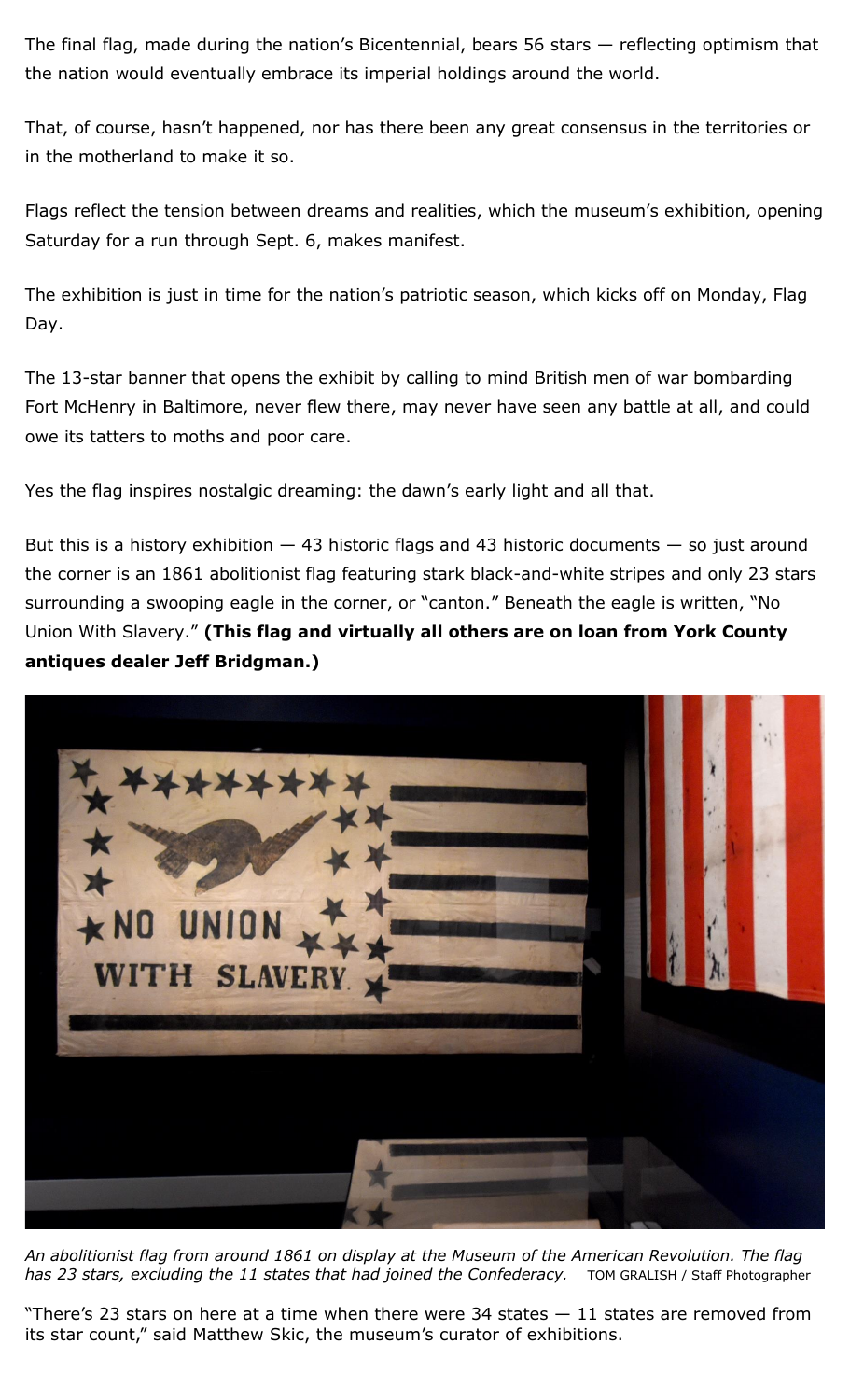Those would be the states of the Confederacy.

"This is something that Lincoln was against, removing stars, because he wanted to keep the union together," said Skic. "But flag makers didn't necessarily listen to that. And this one is, of course, making a statement."

A bit further along, the Confederacy enters the historical picture with an 1861 flag that bears a circle of 12 stars, broad stripes, and a slogan: "God Armeth the Patriot." While 11 states seceded to form the Confederacy, the 12th star represents the slaveholding border state of Missouri, which Jefferson Davis, Confederate president, admitted to the fold in 1861.

The flag is an example of the Confederacy's first national flag, one of the actual "stars and bars," and not the battle flag that has been removed from state houses and public spaces as a racist symbol.

There was some discussion about whether to include the Confederate flag, said Skic. "The decision to display a Confederate flag in this exhibit," he said, "is because this is one of the conflicts that the American flag is going [through] during its history."

"Of course, the stars and bars is directly referring to the stars and stripes, and is in its form," he continued, a context the exhibition underscores. And before visitors encounter it, "we've already encountered a couple exclusionary flags that remove the southern states from the star counts."

When the Confederacy seceded, its leaders wrote their own constitution, modeled on the U.S. Constitution. "But the key difference is affirming and solidifying the institution of slavery in those states," said Skic. "We thought it important to include a Confederate flag in this because this is part of that story."

The tensions and contradictions evident between all these flags are just as present in the exhibit's 43 historic documents on loan from the collection of the Dorothy Tapper Goldman Foundation.

On view, for instance, is the Pennsylvania Abolition Society's first constitution, written in 1787 to codify its organizational structure and mission: "promoting the abolition of slavery, and the relief of free Negroes unlawfully held in bondage." The society proclaimed its duty "to promote each other's happiness, as members of the same family, however diversified they may be, by color, situation, religion, or different states of society."

A little further along the wall, past the abolitionist flag and before a visitor reaches the Confederate flag, the infamous Supreme Court Dred Scott decision is on display. In the opinion of Chief Justice Roger Taney, Blacks could never be citizens of the nation.



*Staffers at the Museum of the American Revolution are reflected in the glass of one of 43 historic flags.* TOM GRALISH / Staff Photographer